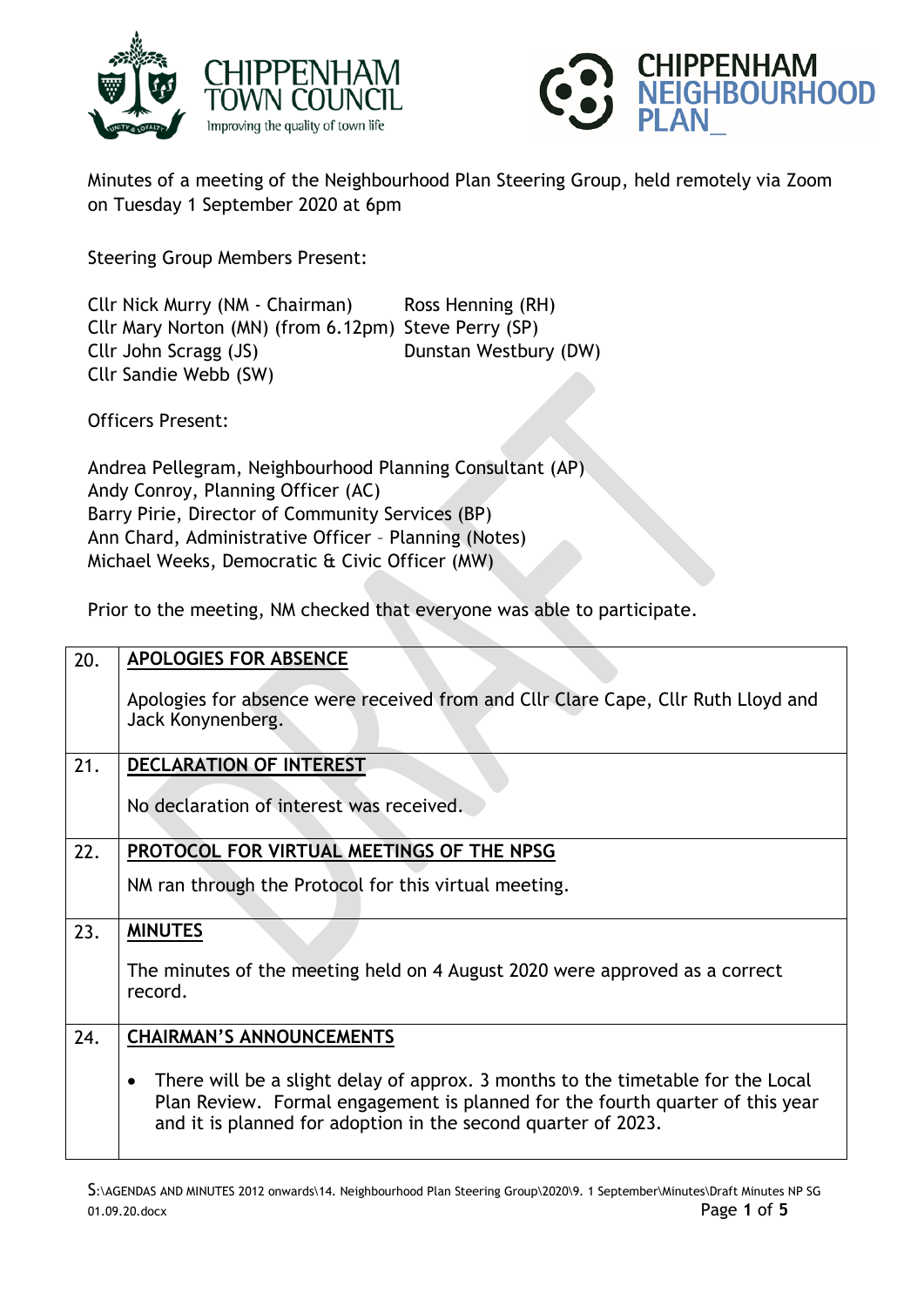• AC had attended a WALPA (Wiltshire Area Localism Planning group - a group set up because of the recent Malmesbury NP issue) meeting on 26 August. Radio and press coverage had been issued but no responses have been received from MPs yet so parishes may wish to chase up their MPs. Malmesbury wants a fast-track review of its NP. Wiltshire Council advised that to qualify as a two year qualifying plan, it must contain material changes but not so as to trigger a referendum. Malmesbury needs to increase its housing numbers but not introduce any new sites. It could take approx. 15½ months. They have a meeting with Toby Sturgis on 10 September and WALPA will meet again on the 23 September when they will be looking to collect views on the Planning White Paper. They have asked if participants can join in with the Wiltshire Council debate on this on 20 October. AC reported that at this stage there are no radical changes proposed in relation to the NP.

ACTION: AC to forward details of this meeting to the SG.

 AC will draft a response to the Planning White Paper which will go the next PET Committee meeting and so the Town Council will respond formally. In relation to the NP, it states that "NPs should be retained as an important means of community input and we will support communities to make better use of digital tools". It mentions NPs being more focused and spreading out to towns and cities and even streets and a greater use of digital tools. This is followed by two questions: "Do you agree that NP plans should be retained in the reformed planning system" and "How can the NP process be developed to meet our objectives such as in the use of digital tools and reflecting community preferences about design".

ACTION: AC to share his draft response with the SG prior to PET.

RH mentioned that at a meeting to discuss Calne's draft response the amalgamation of CIL and section 106 money had been raised. AC responded that his understanding is that the 25% CIL money the Town Council receives will still be retained, the section 106 will disappear and the 75% will be replaced with a national levy. AP added that there is some concern that there will not be the ability to negotiate the finer points of larger developments which may result in a lower standard of development.

(Councillor Mary Norton joined the meeting)

- There have been some changes to use classes. A1, B1 and D1 have been replaced by class E (commercial business and services) and F applies to learning and nonresidential institutions and local community uses. AP said these changes would help to allow flexible use in the Town centre. JS added that in the past it was felt that certain types of business such as estate agents and solicitors should be retained in St. Mary Street rather than taking up active shop fronts in the Town centre and he raised concerns over losing control over where these businesses go in future affecting the look of the High Street. AP replied that currently the High Street in is a perilous state so any kind of business should be welcome.
- NM raised the possible implications of new criteria for building upwards on buildings. AC said that the criteria and rules were very complicated but that there are limitations on what can be done, particularly in conservation areas.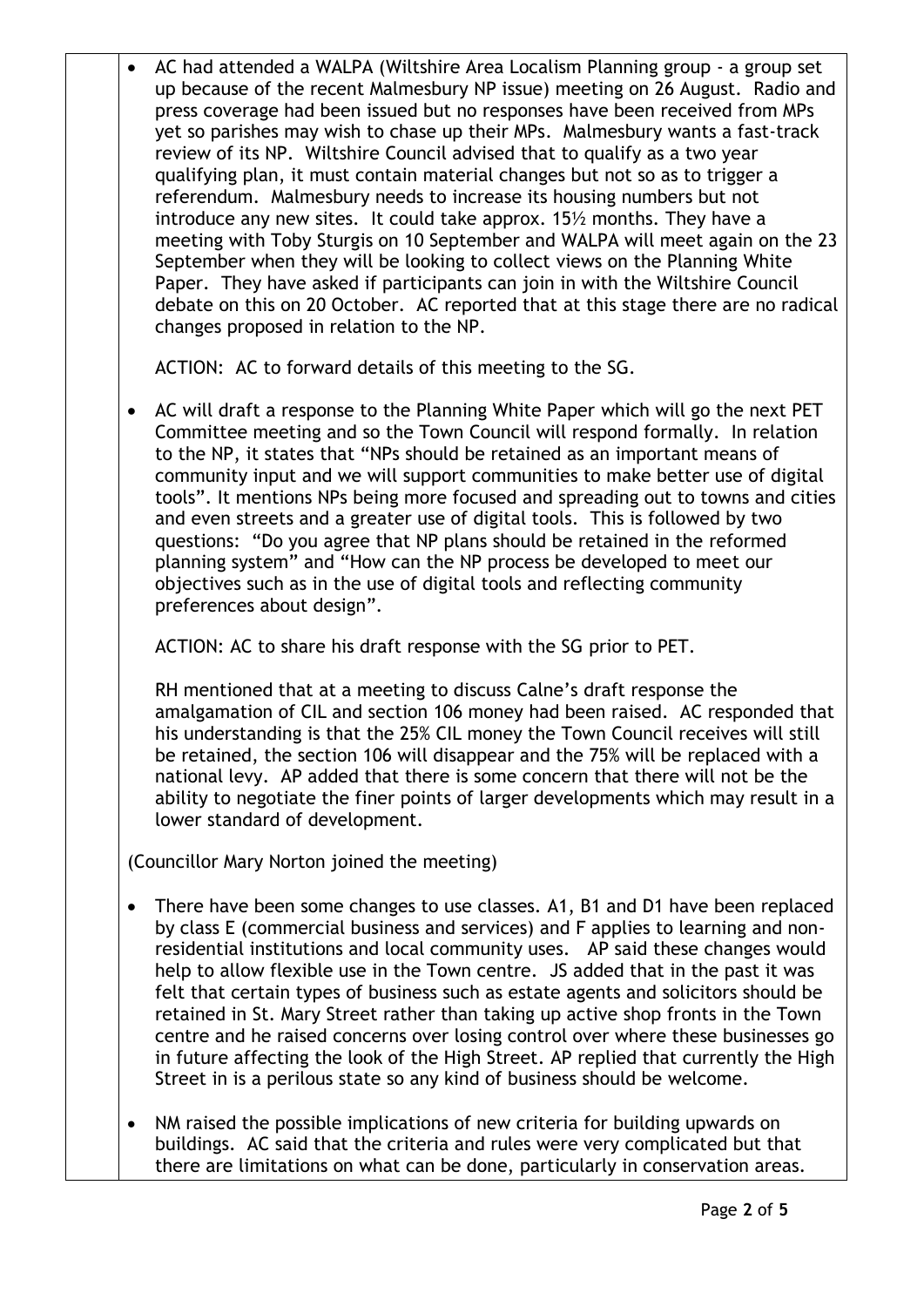| 25. | <b>TOPIC GROUP ISSUES</b>                                                                                                                                                                                                                                                                                                                                                                                                                                                                                                                                                                                                                                                                                                                                                                                                                                                  |
|-----|----------------------------------------------------------------------------------------------------------------------------------------------------------------------------------------------------------------------------------------------------------------------------------------------------------------------------------------------------------------------------------------------------------------------------------------------------------------------------------------------------------------------------------------------------------------------------------------------------------------------------------------------------------------------------------------------------------------------------------------------------------------------------------------------------------------------------------------------------------------------------|
|     | Town Centre (SW)<br>No issues to report. AC, JK and DW had met to look at the River Green Corridor<br>Masterplan which will go to the October meeting. Work continuing on the<br>Conservation Area Appraisal.                                                                                                                                                                                                                                                                                                                                                                                                                                                                                                                                                                                                                                                              |
|     | Housing (RH)<br>Meeting held last week and went through the Design Code to arrive at a final draft.<br>It was felt that certain things were important and should be kept in. Draft sent to<br>AC, AP and SP and this will go to the October meeting.                                                                                                                                                                                                                                                                                                                                                                                                                                                                                                                                                                                                                       |
|     | Community Infrastructure (AP)<br>Happy with finished version but will update with new class uses.                                                                                                                                                                                                                                                                                                                                                                                                                                                                                                                                                                                                                                                                                                                                                                          |
|     | Green Infrastructure (AC)<br>Two policies being looked at tonight. August meeting postponed. May do policies<br>on Green Buffer to Surrounding Settlements and Socio-Justice in Green<br>Infrastructure.                                                                                                                                                                                                                                                                                                                                                                                                                                                                                                                                                                                                                                                                   |
|     | Transport (JS & DW)<br>No issues since last meeting. Amended Public Transport in light of comments made<br>at the last meeting. There have been some changes to cycle paths but these are<br>short term only so outside the NP. Lawrence is looking at how to incorporate new<br>guidance on cycle infrastructure.                                                                                                                                                                                                                                                                                                                                                                                                                                                                                                                                                         |
|     | AP added that the Policy Planner showed that we are behind with Walking Routes<br>and she stressed to the Transport TG that the main walking routes are really<br>important. We don't know where the strategic housing allocations will go yet and<br>we want to have a policy in the Design Code ensuring we have continuous links to<br>these key routes. Need a map showing these key routes. NM added that the<br>original Wiltshire Council cycle map is now out of date but a new map produced by<br>the Cycle Network Development Group has other routes which need to be developed<br>in future so a 'wish list' of routes could be included in the plan. AP agreed this was<br>a good idea and added that CIL money could be used to pay for these routes in<br>future. Developers would be expected to pay to improve any missing links to the<br>cycle network. |
|     | ACTION: AC to email Sue McGill regarding the progress of Walking Routes.                                                                                                                                                                                                                                                                                                                                                                                                                                                                                                                                                                                                                                                                                                                                                                                                   |
|     | Climate and Sustainability (NM)<br>Trying to arrange a further meeting with Gemma regarding the Renewable Energy<br>policy. Had a quick review of the Net Zero Carbon Development policy. Stable<br>Construction still to be done. Working with Matthew Shore.                                                                                                                                                                                                                                                                                                                                                                                                                                                                                                                                                                                                             |
|     | Economy (AC)<br>Finished Group. Incubator Units still outstanding. AP added there is something in<br>the Design Code on this.                                                                                                                                                                                                                                                                                                                                                                                                                                                                                                                                                                                                                                                                                                                                              |
| 26. | <b>POLICY PLANNER</b>                                                                                                                                                                                                                                                                                                                                                                                                                                                                                                                                                                                                                                                                                                                                                                                                                                                      |
|     | AC shared the Policy Planner on screen. 16 policies have been agreed in principle<br>already, 4 to be looked at tonight plus the Design Code, Conservation Area Appraisal<br>and Shop Fronts Design Code as supplementary documents still to come back to the<br>SG for signing off with a maximum of 6 policies remaining. Need to decide which<br>will not be pursued and minute this.                                                                                                                                                                                                                                                                                                                                                                                                                                                                                   |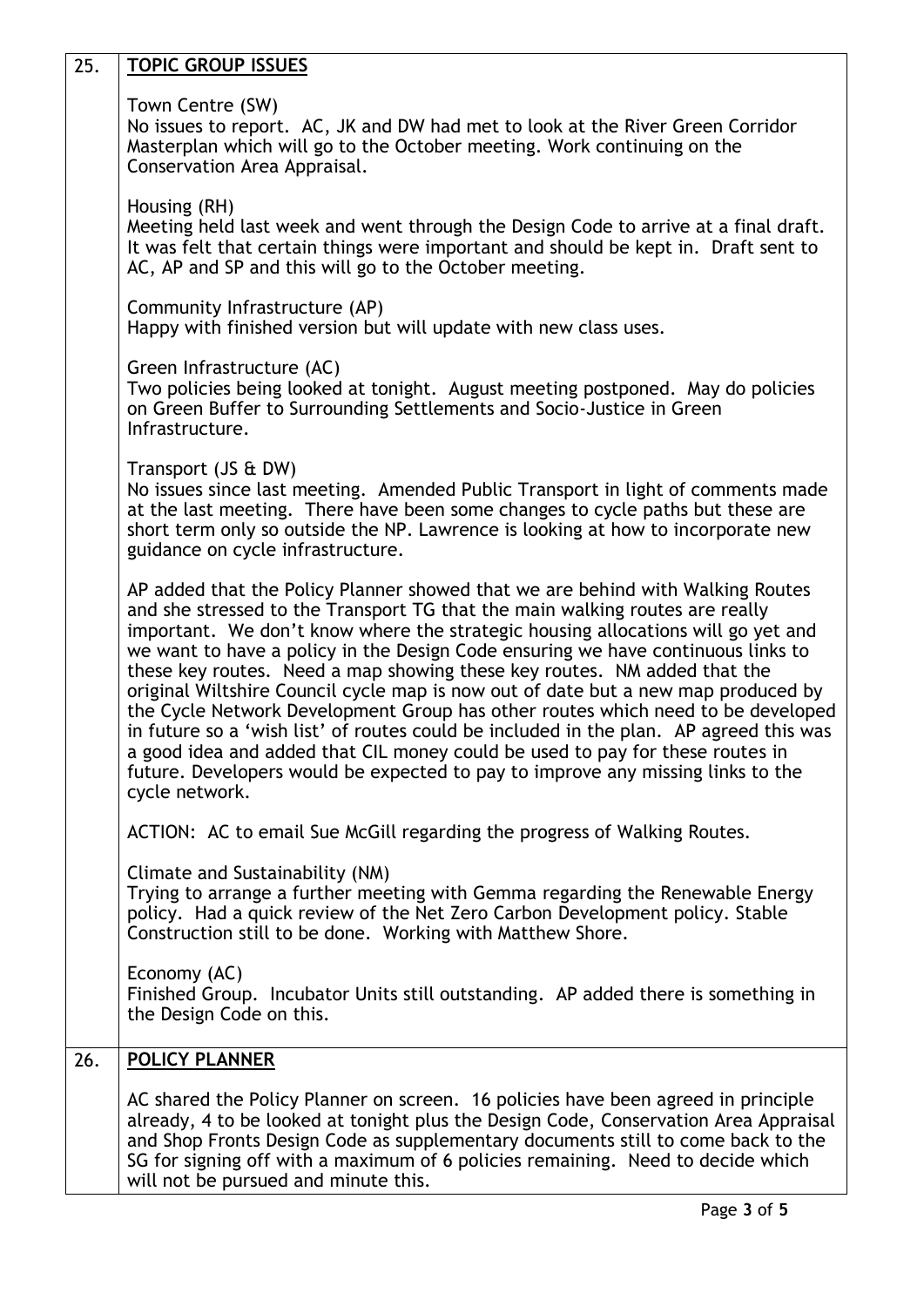|     | The SG discussed policies which were not ticked on the Planner such as Sustainable<br>Drainage, Commercial Food Waste in the Town Centre and Green Space Standards in<br>New Housing Development. Some aspects of these policies were included in other<br>policies.                                                                                                                                                                                                                                                                                                                                                                                                                                                                                                                                                                                                                                                                                                                                |
|-----|-----------------------------------------------------------------------------------------------------------------------------------------------------------------------------------------------------------------------------------------------------------------------------------------------------------------------------------------------------------------------------------------------------------------------------------------------------------------------------------------------------------------------------------------------------------------------------------------------------------------------------------------------------------------------------------------------------------------------------------------------------------------------------------------------------------------------------------------------------------------------------------------------------------------------------------------------------------------------------------------------------|
|     | AP proposed that at the next meeting the SG should review where it is at and decide<br>which policies proceed to full policies and which are dropped. It needs formal<br>agreement and monitoring at the next meeting. AC pointed out that there are 26<br>policies already. He and AP would check to see if all policies were required and<br>circulate this information prior to the next meeting.                                                                                                                                                                                                                                                                                                                                                                                                                                                                                                                                                                                                |
|     | <b>ACTIONS:</b><br>AC to add link to proformas onto the Policy Planner.<br>AC to circulate information on which policies are required prior to next meeting.                                                                                                                                                                                                                                                                                                                                                                                                                                                                                                                                                                                                                                                                                                                                                                                                                                        |
| 27. | <b>DRAFT POLICIES REVIEW</b>                                                                                                                                                                                                                                                                                                                                                                                                                                                                                                                                                                                                                                                                                                                                                                                                                                                                                                                                                                        |
|     | AC presented draft policies for approval and SG Members agreed the following<br>policies in principle:                                                                                                                                                                                                                                                                                                                                                                                                                                                                                                                                                                                                                                                                                                                                                                                                                                                                                              |
|     | 8.1 - Chippenham Conservation Area and Buildings of Local Merit<br>JK is working on the Conservation Area Appraisal which is supplementary to this<br>policy. It will have a map and appendix. It was noted that listed buildings would be<br>listed separately to emphasise the attractiveness of the Town for visitors in terms of<br>heritage. This will be updated to keep it relevant.                                                                                                                                                                                                                                                                                                                                                                                                                                                                                                                                                                                                         |
|     | Wiltshire Council has no plans to update its Conservation Area Appraisal document<br>of 2007 or Management Plan of 2010 but AC confirmed that the NP document would<br>still carry weight. JS pointed out that the criteria for planning application decisions<br>had changed over the years so this should be reflected. AC replied that a separate<br>policy covered advertising and shop fronts.                                                                                                                                                                                                                                                                                                                                                                                                                                                                                                                                                                                                 |
|     | With regard to buildings of local merit, Historic England criteria had been used and<br>maybe more detail was needed. SG members were asked to send in details of any<br>buildings they thought should be included on the list and it was agreed that photos<br>would be a good addition. NM queried if the Civic Society had been consulted. JK<br>was a member but it was agreed that JS would send them an email. SW suggested<br>that the descriptions of some buildings, e.g. the Library be tidied up and only<br>factual wording used.                                                                                                                                                                                                                                                                                                                                                                                                                                                       |
|     | ACTION: JS to email Civic Society.                                                                                                                                                                                                                                                                                                                                                                                                                                                                                                                                                                                                                                                                                                                                                                                                                                                                                                                                                                  |
|     | 8.2 - Trees, Woodland and Hedgerows<br>AC reported that this had not been an easy policy to write. With regard to tree<br>replacement, AC had looked for guidance on this and found that one parish had used<br>the Bristol Tree Replacement Scheme in its NP so he had used this. Information on<br>recommended types of replacement trees had also been included. With regard to a<br>policy on new housing developments, the NP did not contain enough evidence but<br>version 2 could include such evidence, especially as the Town Council now has a<br>Tree Officer. AP suggested that reference be made to national statistics for all new<br>developments, i.e. say that all new developments over a certain size are expected<br>to meet the national target for tree cover. NM agreed and added that the<br>Woodland Trust is behind this too. NM asked if the policy will require the public to<br>replace a felled tree and also what could be done to prevent the public felling trees |
|     | in advance of a planning application. AP advised that some form of wording be<br>added on this. AC had spoken to the CTC Tree Officer who was happy with the                                                                                                                                                                                                                                                                                                                                                                                                                                                                                                                                                                                                                                                                                                                                                                                                                                        |